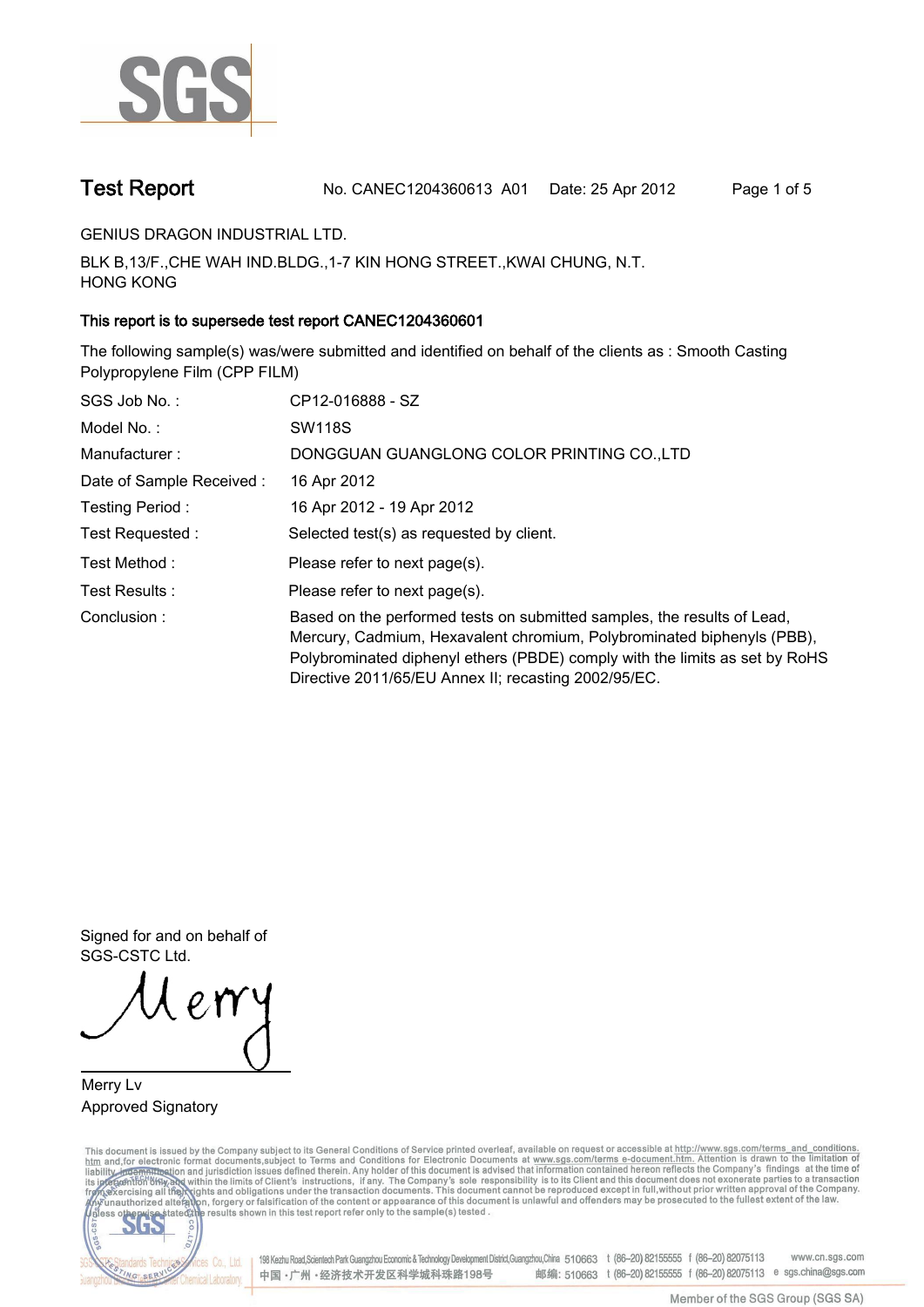

**Test Report. No. CANEC1204360613 A01 Date: 25 Apr 2012. Page 2 of 5.**

**Test Results :.**

**Test Part Description :.**

| Specimen No. | SGS Sample ID    | <b>Description</b> |  |
|--------------|------------------|--------------------|--|
|              | CAN12-043606.001 | Transparent film   |  |

- **Remarks :.(1) 1 mg/kg = 1 ppm = 0.0001%.**
	- **(2) MDL = Method Detection Limit.**
	- **(3) ND = Not Detected ( < MDL ).**
	- **(4) "-" = Not Regulated.**

## **RoHS Directive 2011/65/EU.**

- **Test Method :. With reference to IEC 62321:2008**
	- **(1) Determination of Cadmium by ICP-OES.**
	- **(2) Determination of Lead by ICP-OES.**
	- **(3) Determination of Mercury by ICP-OES.**
	- **(4) Determination of Hexavalent Chromium by Colorimetric Method using UV-Vis.**
	- **(5) Determination of PBBs / PBDEs content by GC-MS..**

| <u>Test Item(s)</u>        | <u>Limit</u>             | <u>Unit</u> | <b>MDL</b> | <u>001</u> |
|----------------------------|--------------------------|-------------|------------|------------|
| Cadmium (Cd)               | 100                      | mg/kg       | 2          | ND.        |
| Lead (Pb)                  | 1000                     | mg/kg       | 2          | ND         |
| Mercury (Hg)               | 1000                     | mg/kg       | 2          | ND         |
| Hexavalent Chromium (CrVI) | 1000                     | mg/kg       | 2          | ND         |
| Sum of PBBs                | 1000                     | mg/kg       |            | <b>ND</b>  |
| Monobromobiphenyl          | $\overline{\phantom{a}}$ | mg/kg       | 5          | ND         |
| Dibromobiphenyl            | -                        | mg/kg       | 5          | ND.        |
| Tribromobiphenyl           | -                        | mg/kg       | 5          | ND.        |
| Tetrabromobiphenyl         | $\overline{\phantom{a}}$ | mg/kg       | 5          | ND.        |
| Pentabromobiphenyl         | $\overline{\phantom{a}}$ | mg/kg       | 5          | ND         |
| Hexabromobiphenyl          | ۰                        | mg/kg       | 5          | ND         |
| Heptabromobiphenyl         | ۰                        | mg/kg       | 5          | ND         |
| Octabromobiphenyl          | ۰                        | mg/kg       | 5          | ND         |
| Nonabromobiphenyl          | $\overline{\phantom{a}}$ | mg/kg       | 5          | ND         |
| Decabromobiphenyl          |                          | mg/kg       | 5          | ND         |
| Sum of PBDEs               | 1000                     | mg/kg       | -          | ND         |
| Monobromodiphenyl ether    |                          | mg/kg       | 5          | <b>ND</b>  |

This document is issued by the Company subject to its General Conditions of Service printed overleaf, available on request or accessible at http://www.sgs.com/terms\_and\_conditions.<br>htm\_and,for electronic format documents,s



198 Kezhu Road,Scientech Park Guangzhou Economic & Technology Development District,Guangzhou,China 510663 t (86-20) 82155555 f (86-20) 82075113 www.cn.sgs.com 邮编: 510663 t (86-20) 82155555 f (86-20) 82075113 e sgs.china@sgs.com 中国·广州·经济技术开发区科学城科珠路198号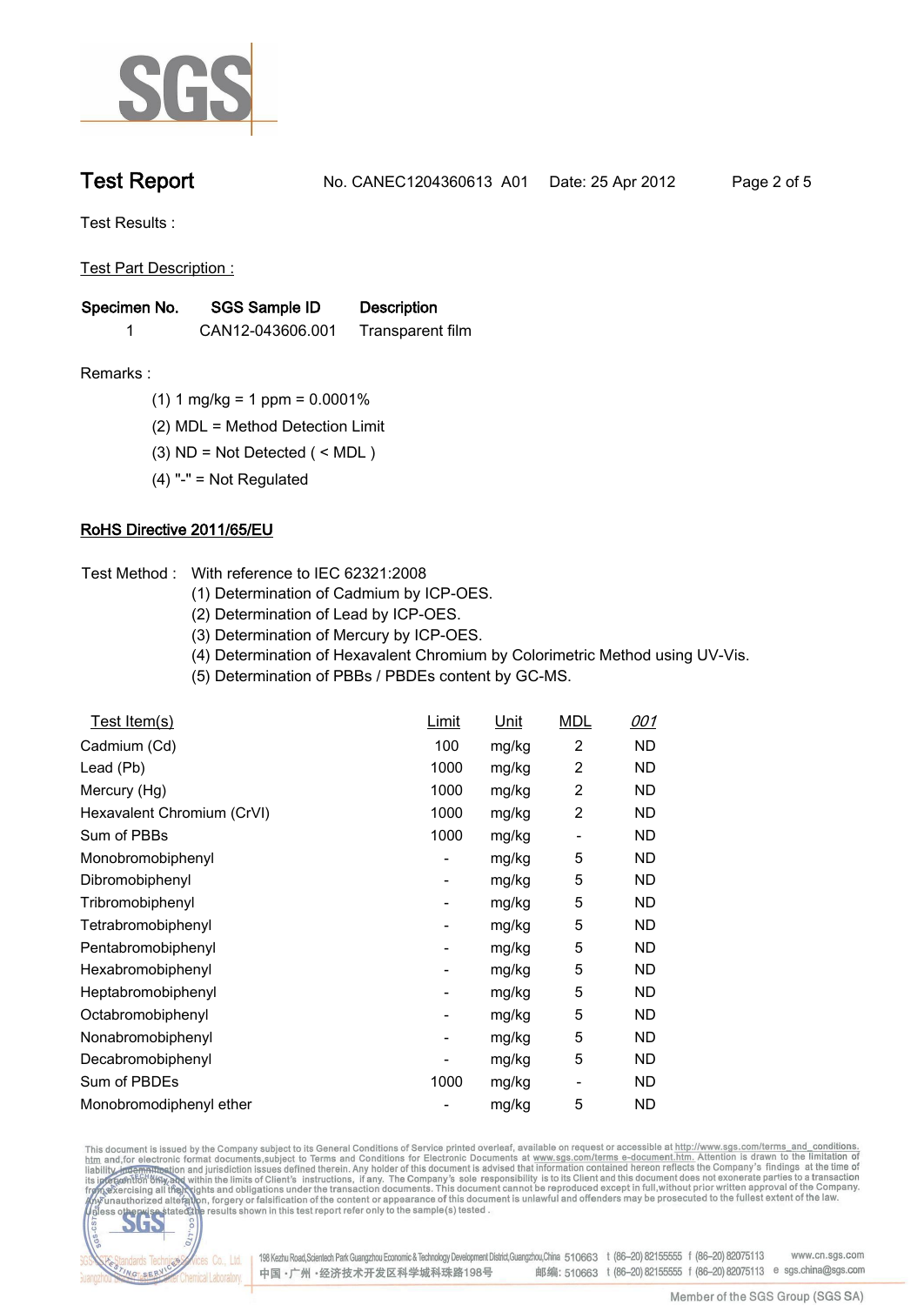

| <b>Test Report</b><br>No. CANEC1204360613 A01 |                          |       | Date: 25 Apr 2012 |            | Page 3 of 5 |  |
|-----------------------------------------------|--------------------------|-------|-------------------|------------|-------------|--|
| Test Item(s)                                  | Limit                    | Unit  | <b>MDL</b>        | <u>001</u> |             |  |
| Dibromodiphenyl ether                         | Ξ.                       | mg/kg | 5                 | <b>ND</b>  |             |  |
| Tribromodiphenyl ether                        | -                        | mg/kg | 5                 | <b>ND</b>  |             |  |
| Tetrabromodiphenyl ether                      | ۰                        | mg/kg | 5                 | <b>ND</b>  |             |  |
| Pentabromodiphenyl ether                      | Ξ.                       | mg/kg | 5                 | <b>ND</b>  |             |  |
| Hexabromodiphenyl ether                       | -                        | mg/kg | 5                 | <b>ND</b>  |             |  |
| Heptabromodiphenyl ether                      | $\overline{\phantom{a}}$ | mg/kg | 5                 | <b>ND</b>  |             |  |
| Octabromodiphenyl ether                       | ۰                        | mg/kg | 5                 | ND         |             |  |
| Nonabromodiphenyl ether                       | $\overline{\phantom{a}}$ | mg/kg | 5                 | <b>ND</b>  |             |  |
| Decabromodiphenyl ether                       | -                        | mg/kg | 5                 | <b>ND</b>  |             |  |
|                                               |                          |       |                   |            |             |  |

**Notes :.**

**(1) The maximum permissible limit is quoted from the directive 2011/65/EU, Annex II.**





onces Co., Ltd. | 198 Kezhu Road,Scientech Park Guangzhou Economic & Technology Development District,Guangzhou,China 510663 t (86–20) 82155555 f (86–20) 82075113 www.cn.sgs.com 邮编: 510663 t (86-20) 82155555 f (86-20) 82075113 e sgs.china@sgs.com 中国·广州·经济技术开发区科学城科珠路198号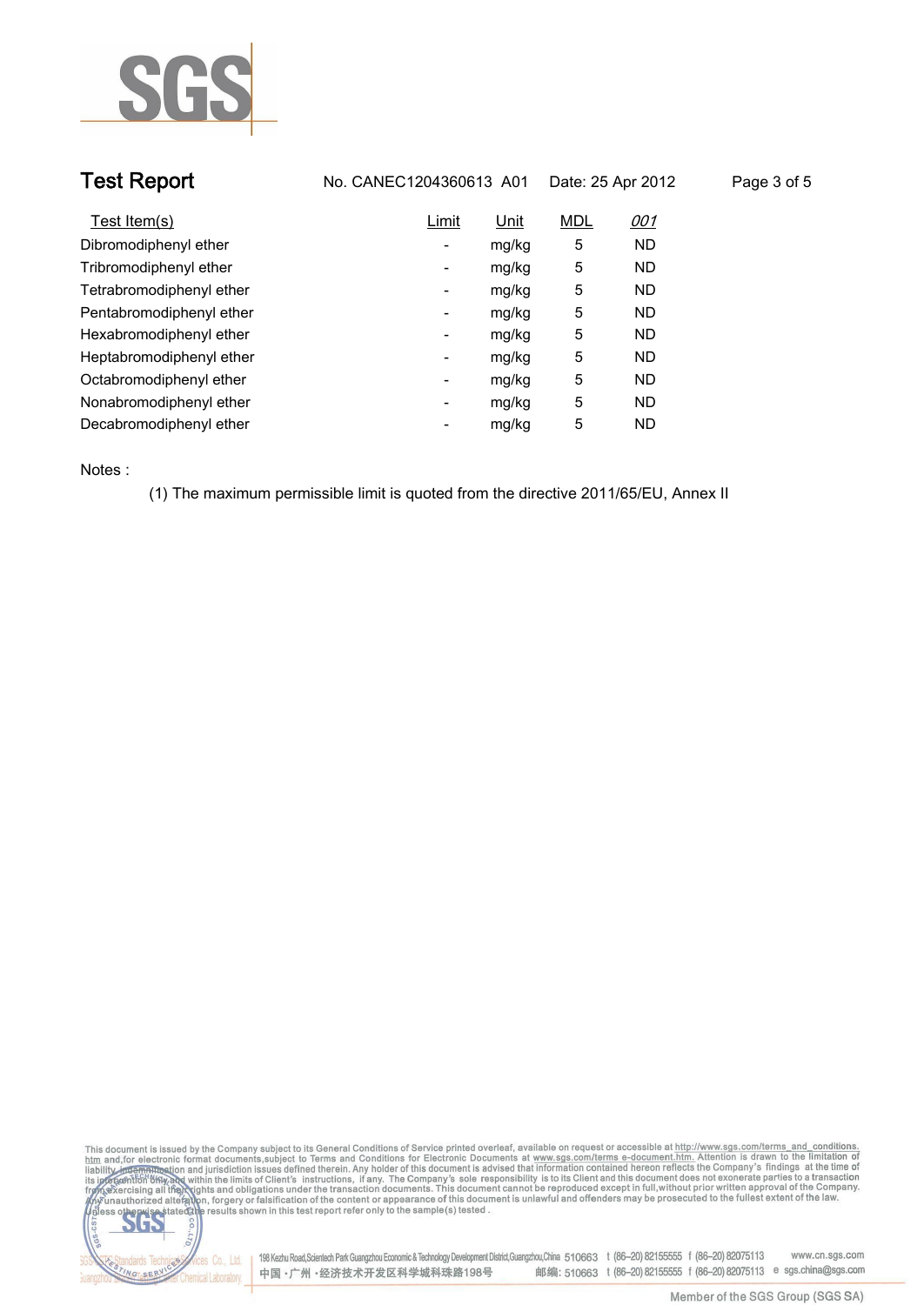

**Test Report. No. CANEC1204360613 A01 Date: 25 Apr 2012. Page 4 of 5.**

# **ATTACHMENTS**

# **RoHS Testing Flow Chart**

- **1)** Name of the person who made testing: Bella Wang / **Cutey Yu**
- 2) Name of the person in charge of testing: Adams Yu / **Ryan Yang**
- 3) These samples were dissolved totally by pre-conditioning method according to below flow chart
	- (Cr6+ and PBBs/PBDEs test method excluded).

fices Co., Ltd.

NG SER



This document is issued by the Company subject to its General Conditions of Service printed overleaf, available on request or accessible at http://www.sgs.com/terms\_and\_conditions.<br>htm\_and,for electronic format documents,s

198 Kezhu Road,Scientech Park Guangzhou Economic & Technology Development District,Guangzhou,China 510663 t (86-20) 82155555 f (86-20) 82075113 www.cn.sas.com 邮编: 510663 t (86-20) 82155555 f (86-20) 82075113 e sgs.china@sgs.com 中国·广州·经济技术开发区科学城科珠路198号